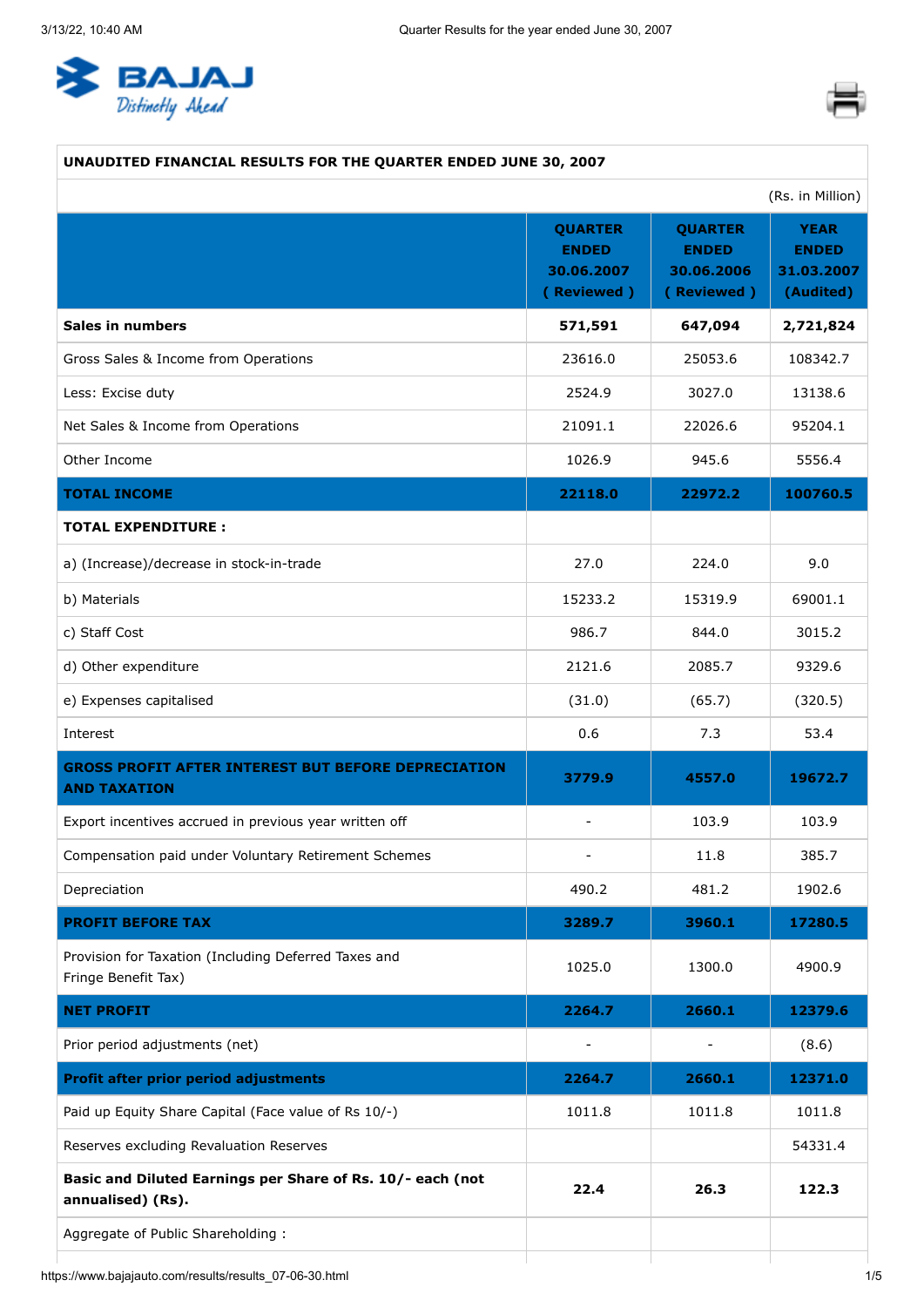| No. of shares              | 68,718,900 | 69,000,745 | 68,986,672 |
|----------------------------|------------|------------|------------|
| Percentage of Shareholding | 67.92%     | 68.19%     | 68.18%     |
|                            |            |            |            |

CONSOLIDATED FINANCIAL AND SEGMENT-WISE RESULTS OF BAJAJ AUTO LIMITED AND ITS SUBSIDIARIES, JOINT VENTURES AND ASSOCIATES

#### **UNAUDITED CONSOLIDATED FINANCIAL RESULTS FOR THE QUARTER ENDED JUNE 30, 2007**

|                                                                                     |                                              |                                              | (Rs. in Million)                                       |
|-------------------------------------------------------------------------------------|----------------------------------------------|----------------------------------------------|--------------------------------------------------------|
|                                                                                     | <b>QUARTER</b><br><b>ENDED</b><br>30.06.2007 | <b>QUARTER</b><br><b>ENDED</b><br>30.06.2006 | <b>YEAR</b><br><b>ENDED</b><br>31.03.2007<br>(Audited) |
| Net Sales / Income from operations                                                  | 22064.3                                      | 22942.8                                      | 101186.7                                               |
|                                                                                     |                                              |                                              |                                                        |
| <b>TOTAL EXPENDITURE:</b>                                                           |                                              |                                              |                                                        |
| a) Materials                                                                        | 15297.1                                      | 15553.8                                      | 68990.5                                                |
| b) Staff Cost                                                                       | 1007.2                                       | 850.0                                        | 3059.5                                                 |
| c) Other expenditure                                                                | 2199.9                                       | 2078.6                                       | 9428.3                                                 |
| d) Expenses capitalised                                                             | (31.0)                                       | (65.7)                                       | (320.5)                                                |
| Interest                                                                            | 0.6                                          | 7.3                                          | 55.4                                                   |
| <b>Gross Profit after Interest but before Depreciation &amp;</b><br><b>Taxation</b> | 3590.5                                       | 4518.8                                       | 19973.5                                                |
| Export incentives accrued in previous year written off                              |                                              | 103.9                                        | 103.9                                                  |
| Compensation paid under Voluntary Retirement Schemes                                |                                              | 11.8                                         | 385.7                                                  |
| Depreciation                                                                        | 491.2                                        | 481.9                                        | 1905.9                                                 |
| Profit before Tax and share of profit on Investments in<br><b>Associates</b>        | 3099.3                                       | 3921.2                                       | 17578.0                                                |
| Add: Share of Profit after tax on Investments in Associates                         | 18.3                                         | 14.3                                         | 203.9                                                  |
| <b>Profit before Tax</b>                                                            | 3117.6                                       | 3935.5                                       | 17781.9                                                |
| Provision for Taxation (Including Deferred Taxes & Fringe Benefit<br>Tax)           | 1159.7                                       | 1419.3                                       | 5279.5                                                 |
| <b>Net Profit</b>                                                                   | 1957.9                                       | 2516.2                                       | 12502.4                                                |
| Prior period adjustments                                                            |                                              |                                              |                                                        |
| Tax credits pertaining to earlier years                                             |                                              |                                              | 4.9                                                    |
| Others (net)                                                                        |                                              |                                              | (8.6)                                                  |
| <b>Profit after prior period adjustments</b>                                        | 1957.9                                       | 2516.2                                       | 12498.7                                                |
| Less: Minority Interest in Net Income of subsidiaries                               | (53.6)                                       | (41.5)                                       | 5.2                                                    |
|                                                                                     | 2011.5                                       | 2557.7                                       | 12493.5                                                |
| Adjustments on account of write down of deferred tax assets                         |                                              |                                              | 10.7                                                   |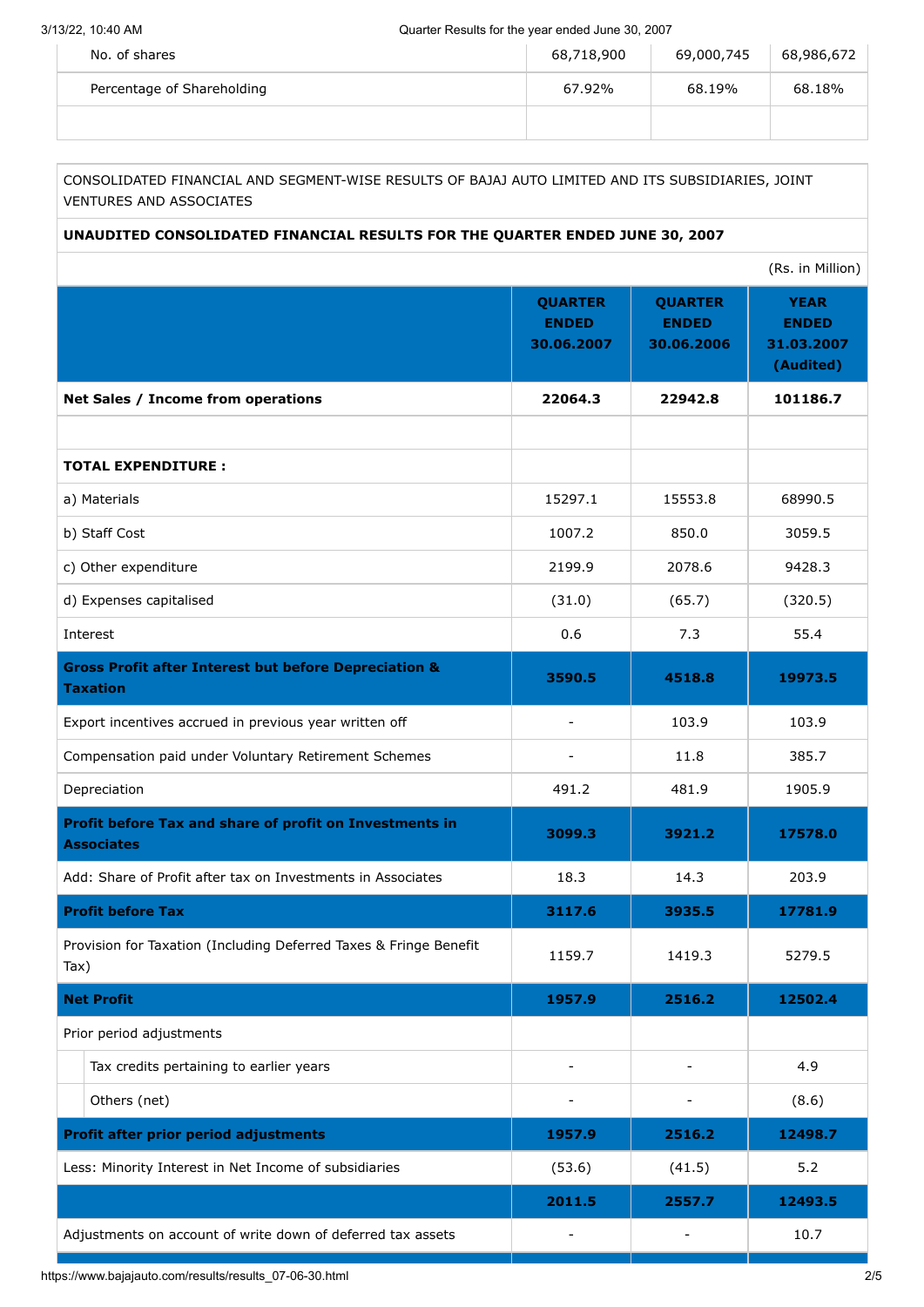| Income attributable to consolidated group | 2011.5 | 2557.7 | 12482.8 |
|-------------------------------------------|--------|--------|---------|
|                                           |        |        |         |

| SEGMENT-WISE REVENUE, RESULTS AND CAPITAL EMPLOYED   |                                              |                                              |                                                        |
|------------------------------------------------------|----------------------------------------------|----------------------------------------------|--------------------------------------------------------|
|                                                      |                                              |                                              | (Rs. in Million)                                       |
|                                                      | <b>QUARTER</b><br><b>ENDED</b><br>30.06.2007 | <b>QUARTER</b><br><b>ENDED</b><br>30.06.2006 | <b>YEAR</b><br><b>ENDED</b><br>31.03.2007<br>(Audited) |
| <b>Segment Revenue</b>                               |                                              |                                              |                                                        |
| Automotive                                           | 21082.6                                      | 22039.7                                      | 95255.6                                                |
| Insurance                                            | 20054.6                                      | 9662.4                                       | 66231.5                                                |
| Investment & Others                                  | 1043.8                                       | 952.4                                        | 5592.5                                                 |
| <b>Total</b>                                         | 42181.0                                      | 32654.5                                      | 167079.6                                               |
| Less: Inter segment Revenue                          | 96.1                                         | 61.6                                         | 520.0                                                  |
| <b>Net Sales/Income from operations</b>              | 42084.9                                      | 32592.9                                      | 166559.6                                               |
| <b>Segment Profit/(Loss) before Tax and Interest</b> |                                              |                                              |                                                        |
| Automotive                                           | 2200.2                                       | 3109.2                                       | 12017.6                                                |
| Insurance                                            | (49.8)                                       | (40.8)                                       | 453.3                                                  |
| Investment & Others                                  | 967.8                                        | 874.4                                        | 5366.4                                                 |
| <b>Total</b>                                         | 3118.2                                       | 3942.8                                       | 17837.3                                                |
| Less: Interest                                       | 0.6                                          | 7.3                                          | 55.4                                                   |
| <b>Total Profit Before Tax</b>                       | 3117.6                                       | 3935.5                                       | 17781.9                                                |
| <b>Capital Employed</b>                              |                                              |                                              |                                                        |
| Automotive                                           | 11287.3                                      | 7410.8                                       | 10108.5                                                |
| Insurance                                            | 7827.3                                       | 5383.3                                       | 7968.2                                                 |
| Investment & Others                                  | 66988.9                                      | 63399.4                                      | 66061.0                                                |
| Unallocable                                          | (4292.3)                                     | (4408.5)                                     | (3867.7)                                               |
| <b>Total</b>                                         | 81811.2                                      | 71785.0                                      | 80270.0                                                |
|                                                      |                                              |                                              |                                                        |

# **NOTE:**

The consolidated financial results include results of the following companies:

| <b>Name Of The Company</b> | % shareholding and<br>voting power of Bajaj Auto<br><b>Limited and Subsidiaries</b> | <b>Segment</b> | <b>Consolidated as</b> |
|----------------------------|-------------------------------------------------------------------------------------|----------------|------------------------|
|                            |                                                                                     |                |                        |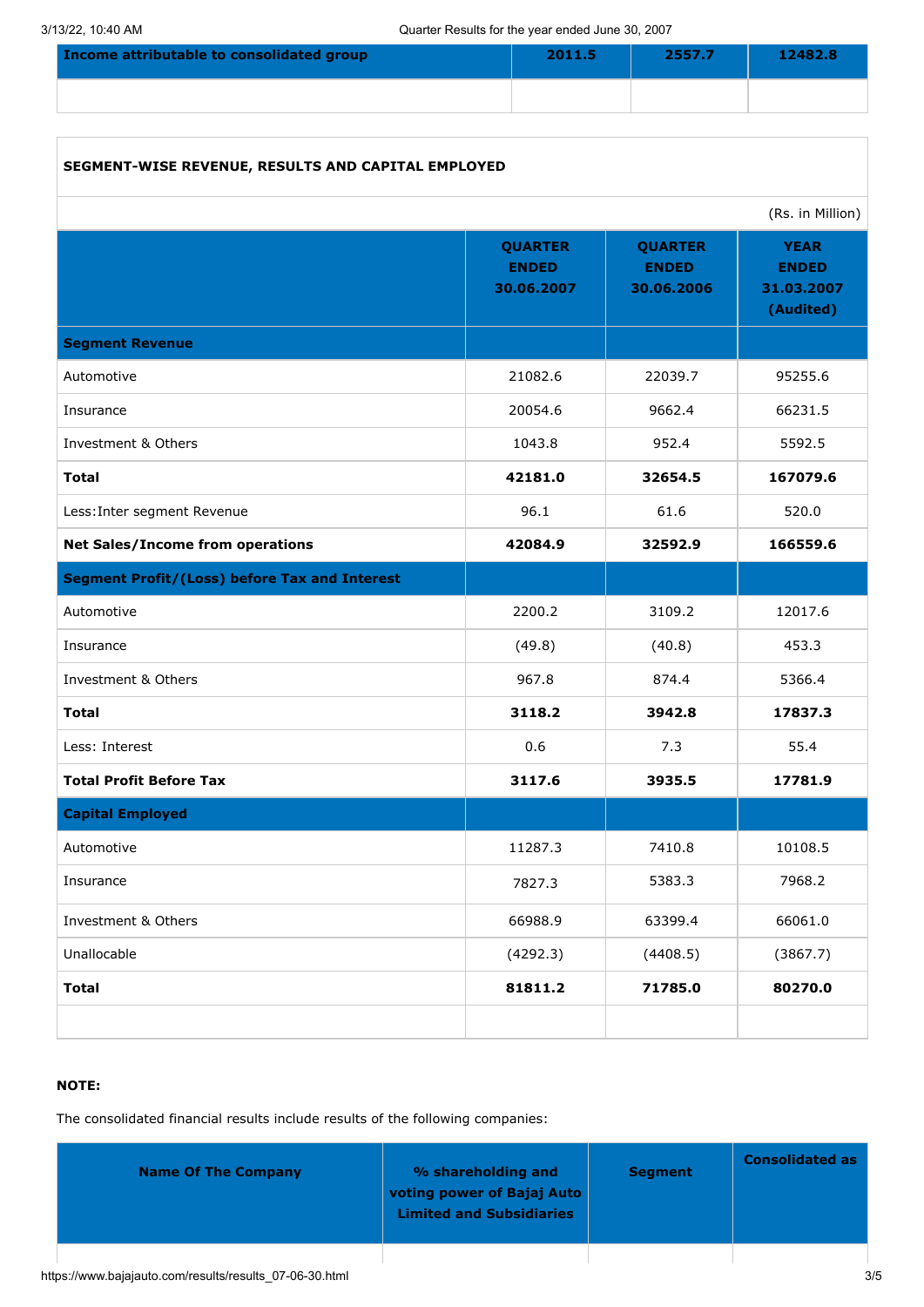| 3/13/22, 10:40 AM<br>Quarter Results for the year ended June 30, 2007 |        |                             |               |
|-----------------------------------------------------------------------|--------|-----------------------------|---------------|
| a) Bajaj Auto Holdings Limited                                        | 100%   | Investment                  | Subsidiary    |
| b) Bajaj Allianz General Insurance Company<br>Limited                 | 74%    | Insurance - general         | Subsidiary    |
| c) Bajaj Allianz Life Insurance Company Limited                       | 74%    | Insurance - life            | Subsidiary    |
| d) PT. Bajaj Auto Indonesia                                           | 95%    | Automotive                  | Subsidiary    |
| e) Bajaj Holdings & Investment Limited                                | 100%   | Investment                  | Subsidiary    |
| f) Bajaj Finserv Limited                                              | 100%   | Investment                  | Subsidiary    |
| g) Maharashtra Scooters Limited                                       | 24%    | Automotive &<br>Investments | Joint venture |
| h) Bajaj Allianz Financial Distributors Limited                       | 50%    | Investment                  | Joint venture |
| i) Bajaj Auto Finance Limited                                         | 44.42% | Hire Purchase<br>Financing  | Associate     |

#### **NOTES:**

1. Gross Written Premium (GWP) for the quarter ended June 30, 2007 of general and life insurance business is Rs. 5,737.3 million and Rs. 10,598.7 million respectively. The corresponding figure for the quarter ended June 30, 2006 was Rs. 4501.4 million and Rs. 7321.9 million respectively.

As a result, the impact of unrealised loss (net) consequent to foreign currency fluctuations, in respect of effective hedging instruments, represented by Forward Covers to hedge future exports, aggregating Rs. 16824 lakhs, are carried as a Hedging Reserve to be ultimately set off when the underlying transaction arises, in the profit and loss account, as against the practice of recognizing the same in the profit and loss account, on valuation at the end of each period.

- 2. For the purpose of consolidated financials the net result of the insurance business revenue accounts together with shareholders income and transfers in accordance with the reporting framework of IRDA amounting to a net loss of Rs. 44.3 million prior to elimination of inter segment revenue of Rs. 17.8 million for the quarter ended June 30, 2007 has been included in a manner consistent with the parent's reporting format as was done for the previous periods. However, for reporting segment information, segment revenues for both insurance businesses represent the premiums earned and other income.
- 3. The results for the quarter ended June 30, 2007 have been subjected to "Limited Review" by the auditors.
- 4. The Scheme of arrangement, involving the demerger of the undertakings of the company resulting into three entities viz. Bajaj Auto Limited, Bajaj Finserv Limited and Bajaj Holdings & Investment Limited, was approved by the Board of Directors at its meeting held on 17 May 2007.

Pending approval of the Honourable High Court of Bombay, the above results of the company continue to be prepared as a single entity.

- 5. Figures for previous year / period have been regrouped wherever necessary.
- 6. The company did not have any investor complaints pending as on 1 April 2007 and as on 30 June 2007. There were five investors' complaints received and disposed of during the quarter ended 30 June 2007.